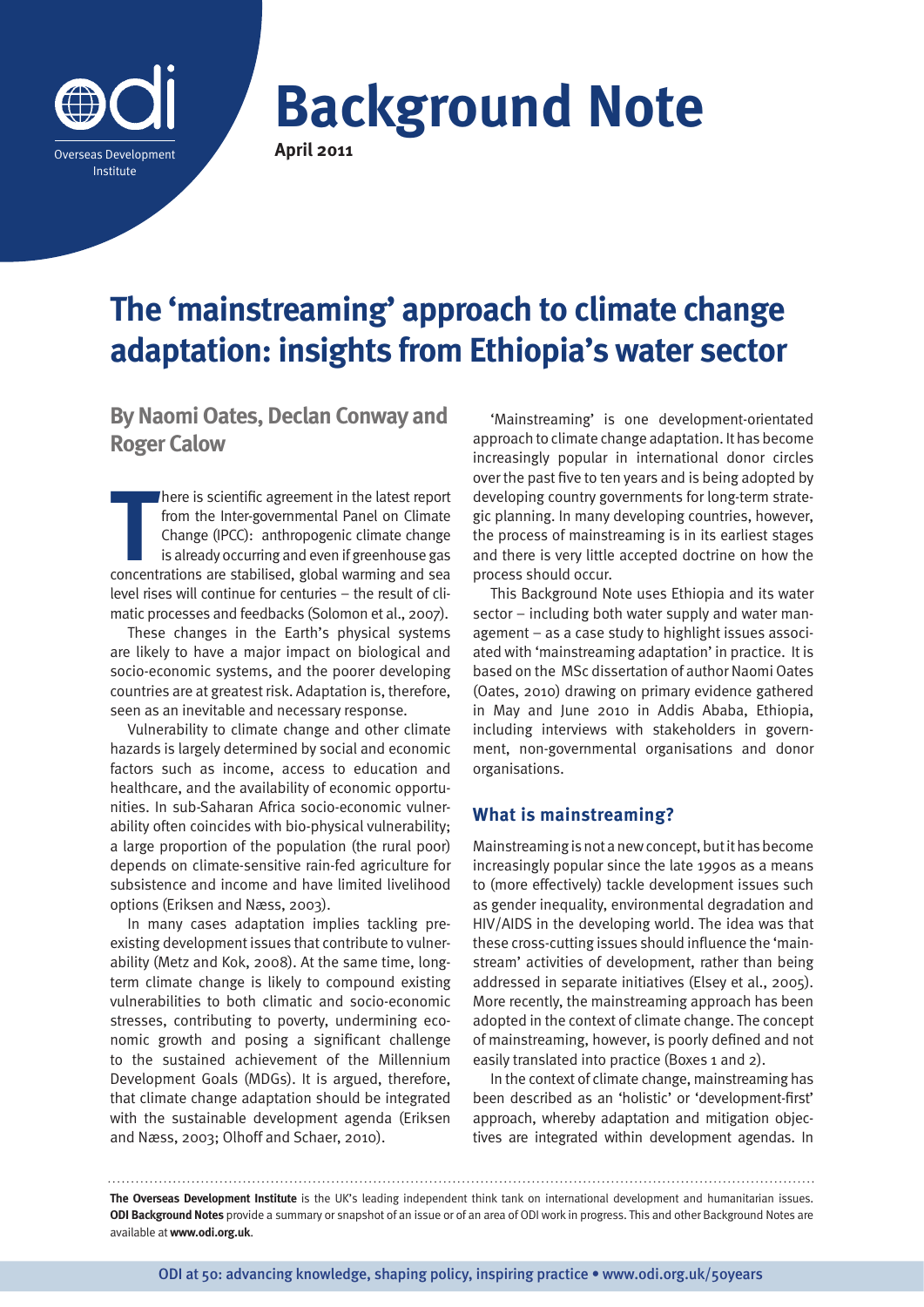#### **Box 1: Relevant lessons from gender and HIV/AIDS mainstreaming**

**Conceptual confusion:** Mainstreaming is often poorly defined and the term is used interchangeably with others such as 'integration' or 'multi-sectoral response'. This leaves the concept open to interpretation, which can lead to confusion, manipulation or inaction. Greater conceptual clarity is needed to provide a solid basis for effective policy and action.

**Reductionism:** HIV/AIDS is often seen as a 'health' issue and not as directly relevant to the work of key sectors such as agriculture. HIV/AIDS is addressed, therefore, by adding components to programmes whilst mainstream development activities remain largely unchanged. Similarly, climate change is often categorised as an 'environmental' issue.

**Focal points:** Ministry staff with responsibility for the gender mainstreaming process (focal points) rarely have adequate training or support and their presence can serve to devolve responsibility from others. If focal points are to be used in mainstreaming climate change they need to be situated in key ministry divisions, have influence over sector budgeting/ resource allocation, and receive on-going technical and personal support from the highest levels.

**Implementation:** Implementation of gender mainstreaming has focused largely on strategic level change. Yet the completion of this process is not necessarily a precondition for success in mainstreaming at the operational level, which appears to be lagging behind in both the gender and climate change context.

**Performance:** Whilst gender concerns are addressed in most ministries' policies this does not necessarily translate into action. The use of key indicators to monitor progress and performance can be a means to close the gap between policy and practice. However, for climate change adaptation these indicators will be very difficult to define. Not only are future climate risks uncertain, but adaptation is a broad concept and activities will be highly context specific.

Source: Summarised from Elsey et al. (2005) and Mehra and Gupta (2006).

#### **Box 2: Adaptation funding and the principle of additionality**

In the era of sector-wide approaches (SWAps), where donors support central government budgets, cross-cutting issues such as gender or climate change should be addressed through routine sector planning and budgeting (Elsey et al., 2005) to ensure they are incorporated into the 'mainstream' of development. However, international funding mechanisms for adaptation are geared towards providing financial resources that are 'additional' to existing development aid budgets (Brown and Bird, 2009). This principal of additionality could conflict with the mainstreaming approach as it distinguishes between 'adaptation' and 'development', thereby hindering conceptual integration. Certainly, in most developing countries poverty reduction and adaptation remain largely separate strategies (Prowse et al., 2009). There is a risk that 'additional' funding creates incentives for recipient countries to design 'additional' projects or programmes for adaptation, rather than addressing climate change through existing sustainable development and poverty reduction initiatives.

other words, climate change risks are not addressed through separate initiatives but inform ongoing development policy-making, planning and activities across all sectors (Klein et al., 2007; Olhoff and Schaer, 2010).

Strategic level mainstreaming, as defined by Care (2009), means addressing the organisational environment in which policies and programmes are planned and implemented. This can include activities such as building staff awareness and capacity, putting appropriate institutions or mechanisms in place and identifying entry points for adaptation action (Olhoff and Schaer, 2010).

Meanwhile operational level mainstreaming has two objectives, namely 'climate proofing' and 'building adaptive capacity'. Climate proofing is a means to ensure that development interventions are resilient over the long term, reducing climate-related risks to 'acceptable levels' (Olhoff and Schaer, 2010). Building adaptive capacity implies enhancing (and not inadvertently constraining) the ability of individuals, communities or institutions to respond to climate change (Care, 2009). Box 3 provides an example of operational level mainstreaming in the Water Sanitation and Hygiene (WASH) sector.

# **Case study: Ethiopia**

#### **Vulnerability to climate variability and change**

Ethiopia is one of the poorest and least developed nations in the world. It is also seen as one of the African countries most vulnerable to the impacts of climate change, with limited capacity to cope with short-term climatic shocks or adapt to longer-term trends (Conway et al., 2007).

Although Ethiopia's economy is no longer predominantly 'agricultural-based' in terms of agriculture's contribution to GDP and exports (Access Capital, 2010), agriculture remains Ethiopia's principle source of employment. The sector supports an estimated 85% of the population and is central to the livelihoods of the rural poor (Conway et al., 2007; Deressa, 2006). It remains, however, highly sensitive to temporal and spatial variations in precipitation, partly because of the dominance of rain-fed agriculture, with negative implications for both national food security and poverty reduction efforts (World Bank, 2006).

Although the precise impacts of future climate change in Ethiopia are uncertain (Box  $4$ ) there is a risk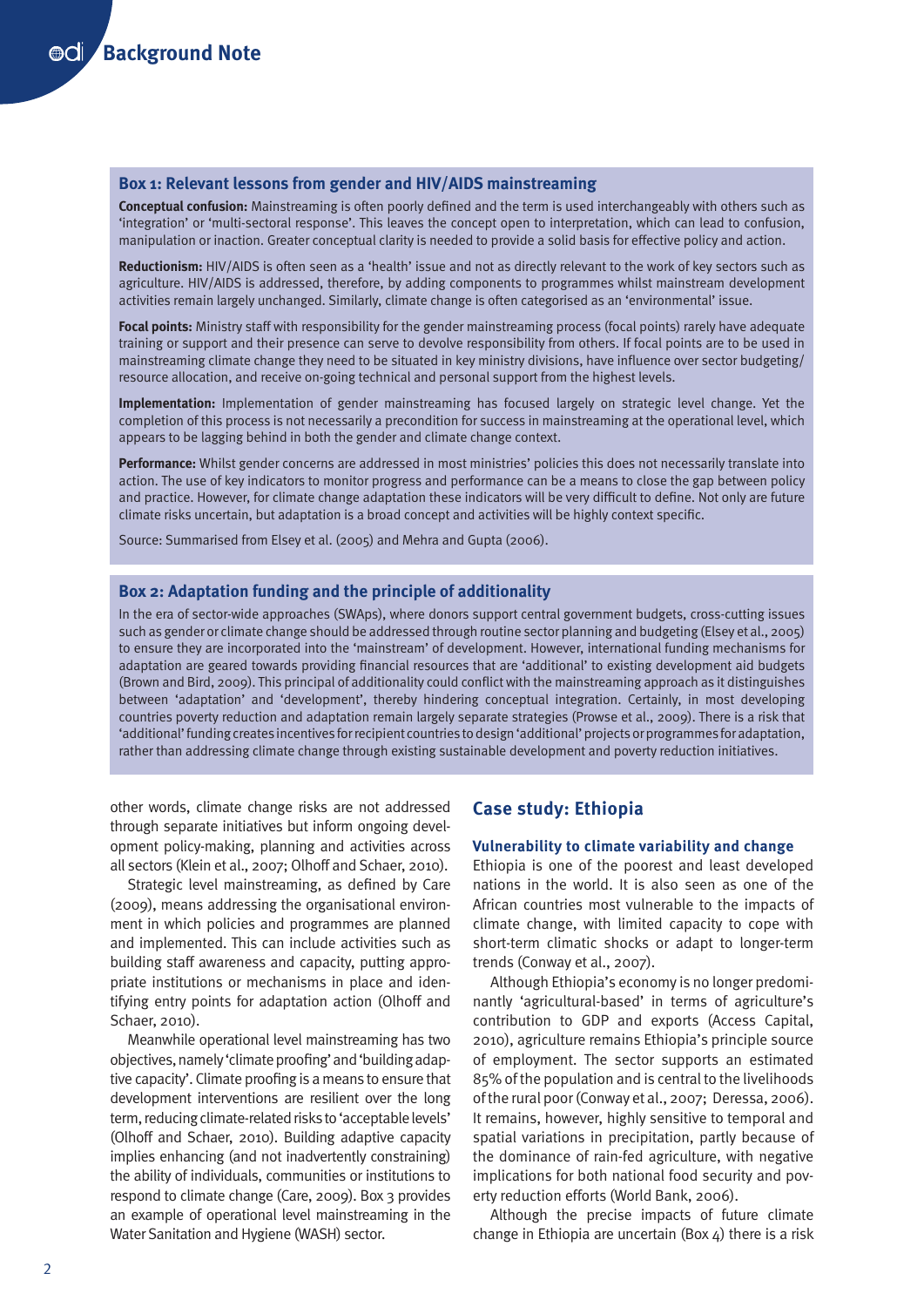# **Box 3: Technical choices for climate change adaptation in the water, sanitation and hygiene (WASH) sector**

Mainstreaming adaptation is emerging as a key issue in the WASH literature, with a growing recognition that reducing vulnerability to climate risks over the longer term could contribute to health and development in the short to medium term, and that health and development, in turn, help to reduce vulnerability (WHO, 2009). It is argued that, despite uncertainties around climate change impacts, there is sufficient knowledge to plan for water supply technology choices that are robust to uncertainty. In practical terms, this means recognising a range of climate and hydrological scenarios, with a greater focus on the reliability of different water sources (Calow et al., forthcoming).

For example, WHO's (2009) evaluation of different water supply technology types under different climate scenarios found that utility piped water supply was 'potentially resilient to all expected climate change', whilst at the other end of the spectrum dug wells were 'potentially resilient to only a restricted number of climate changes'.

We should not, however, generalise from these preliminary findings. At the community level these technology options will need to be evaluated on a case-by-case basis, taking numerous socio-economic factors into account (such as economic cost or local capacity for infrastructure maintenance) in addition to climate risks, as these will also determine the viability and sustainability of WASH interventions (Calow et al., forthcoming).

#### **Box 4: Historic and future climatic trends for Ethiopia**

Warming has occurred across much of Ethiopia, particularly since the 1970s, at a variable rate but is broadly consistent with wider African and global trends. Many parts of Ethiopia experience high inter-annual and intra-seasonal rainfall variability which hampers the tracking of trends or changes that could be the result of anthropogenic climate change. Whilst some studies have identified downward trends in parts of the country, comprehensive analysis shows that the situation is not uniform and varies by region or time period. There is no strong evidence for consistent changes in seasonal and annual rainfall totals or the frequency and intensity of extreme events in Ethiopia.

Computer-based global climate models form the basis for descriptions of future climate conditions and risk assessment. However, the complex influences on Ethiopia's rainfall, such as tropical sea surface temperatures, the El Niño-Southern Oscillation and rugged topography, mean that climate models simulate quite different patterns of future rainfall response, which leads to high uncertainty about the nature of future rainfall-related risks.

Overall climate models simulate continued warming but very mixed patterns of rainfall change for Ethiopia. Warming occurs in all four seasons with annual warming by the 2020s 1.2°C higher than it is at present, with a range of 0.7-2.3 $^{\circ}$ C (2050s 2.2 $^{\circ}$ C, range 1.4-2.9 $^{\circ}$ C). This warming will be associated with more frequent heat waves and may affect evaporation of precious soil moisture during crop growing seasons.

Some climate models project more rain, others less, but with a tendency for slightly wetter conditions. Overall, there are relatively small changes (~1%) in average annual rainfall by the 2020s and 2050s. The seasonal changes are slightly larger but still modest when averaged across all climate models.

In cases where uncertainty about future climate risks is very high, such as in Ethiopia (and many other parts of Africa), there is a strong case for using recent climate observations (in situ and remotely-sensed) as a guide to conditions during the next decade. This requires regular updating and comparison with climate model results.

Source: Summarised from Conway and Schipper (2011).

that rising temperatures and shifts in rainfall patterns will affect hydrological processes and, therefore, water availability in African River Basins (Boko et al., 2007; Goulden et al., 2009).

Climate change is also likely to exacerbate existing problems of water quality, such as the contamination of shallow groundwater sources due to intense rainfall events (Calow et al., forthcoming). Climatic variability is already a challenge to Ethiopia's water security, with knock on effects in water-related sectors such as energy and health (World Bank, 2006). There is, therefore, a need to consider climate risks in water resource management and planning, and to re-double efforts to extend access to reliable and safe water supplies to vulnerable populations.

In short, Ethiopia's legacy of variable and unpredictable rainfall is undermining national food and water security with implications for economic growth and poverty reduction efforts (Deressa, 2006; World Bank, 2006). It is the case, however, that linkages between climate and indicators of economic activity in Ethiopia are poorly understood and are changing over time (Conway and Schipper, 2011). The uncertainty and risks associated with future climate change represent an additional challenge for sustainable development. Not surprisingly climate risk reduction and adaptation to climate change have become important issues on Ethiopia's national policy agenda.

#### **Institutional responses to climate change**

Ethiopia's lead government agency for climate change is the Environmental Protection Authority (EPA), which is responsible for the coordination of national adaptation and mitigation activities and represents Ethiopia at the United Nations Framework Convention on Climate Change (UNFCCC). However, until the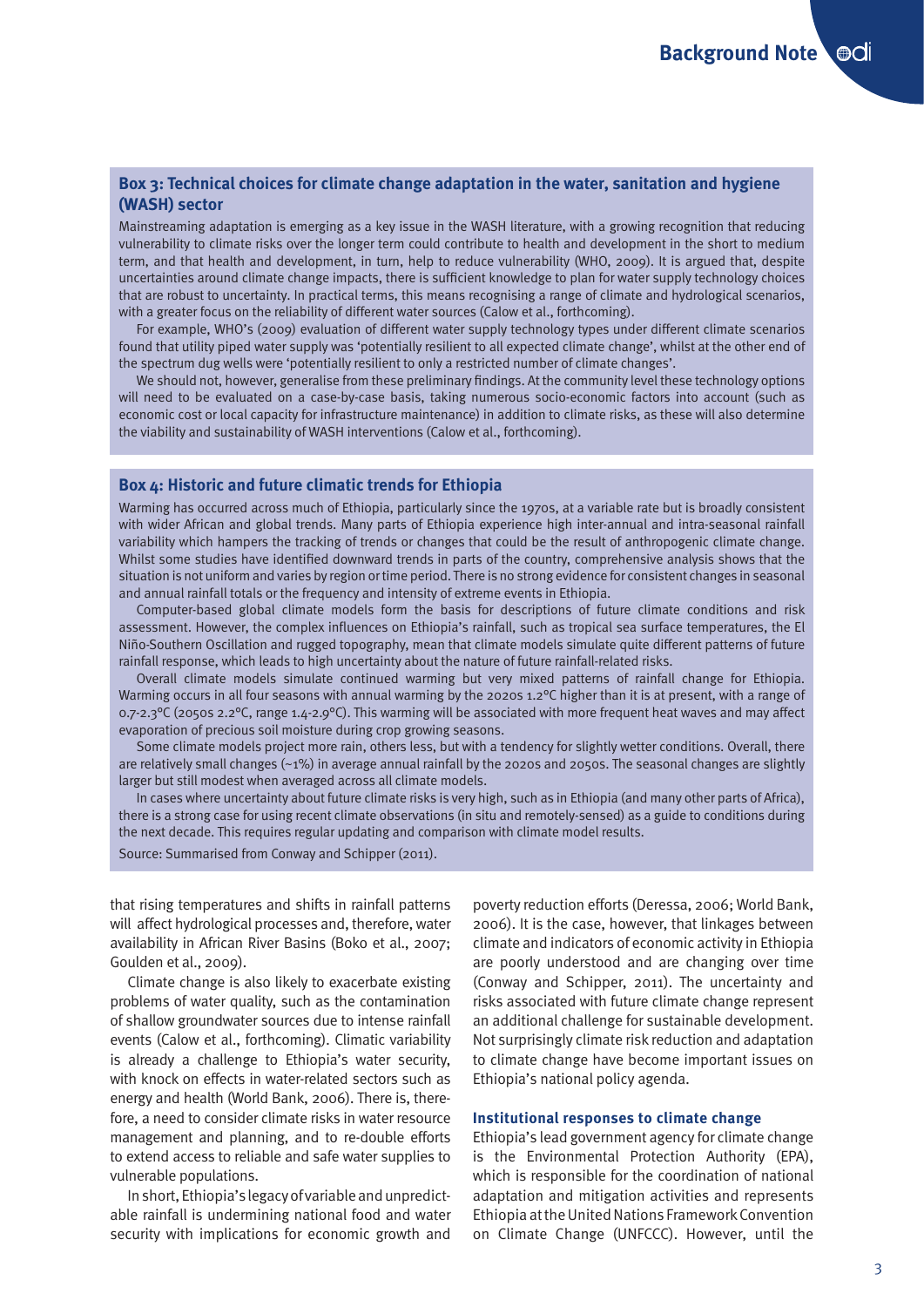# **Box 5: Water in Ethiopia's National Adaptation Programme of Action (NAPA)**

The importance of water resources for adaptation is often acknowledged in NAPAs, but the links between water-related climate impacts and other development sectors are not well articulated (Björklund et al., 2009). Practical aspects regarding water management are often neglected. Ethiopia's NAPA identified 11 adaptation priorities, five of them waterrelated:

- **1**. Development of small-scale irrigation and water harvesting schemes in arid, semi-arid, and dry sub-humid areas
- **2**. Improving and enhancing rangeland resource management practices in pastoral areas
- **3**. Promotion of on-farm and homestead forestry and agro-forestry practices in arid, semi-arid, and dry sub-humid areas
- **4**. Community-based sustainable use and management of wetlands in selected areas
- **5**. Realising food security through multi-purpose large-scale water development project in the Genale-Dawa Basin.

However, Ethiopia's NAPA document is not comprehensive in its treatment of climate risks for the water sector. Although the socio-economic impacts of droughts and floods are recognised, water insecurity is not listed as a major adverse impact of climate variability, and water supply and sanitation are not addressed (FDRE, 2007).

December 2009 negotiations in Copenhagen, these functions were under the remit of the National Meteorological Agency (NMA), which sits in the Ministry of Water and Energy (MoWE). The NMA now plays a purely analytical role in climate data collection, monitoring and prediction.

The reasons for this change in leadership are unclear. It may be that the NMA was seen as a technically-focused organisation whilst the EPA was thought to have greater capacity to address the wider political and socio-economic issues related to climate change. The original National Adaptation Programme for Action (NAPA) process was coordinated by the NMA and is still viewed by many as belonging to that department rather than the EPA (Oates, 2010). Such examples raise the issue of underlying political tensions between different government sectors over the 'ownership' of the climate change agenda, which are likely to hinder mainstreaming processes.

#### **Ethiopia's national strategic framework for climate change**

The government's NAPA was undertaken in 2007 by the NMA in consultation with other government ministries and stakeholder groups. The NAPA identifies the key regions, sectors and livelihoods that are most vulnerable to climate change and determines ten priority projects for immediate action (FDRE, 2007) (Box 5). In effect, the NAPA represented a first step in coordinating adaptation activities across government sectors, but was not intended to be a long-term strategy in itself. Ethiopia's NAPA projects are currently 'on hold' whilst international adaptation funding mechanisms are under negotiation. More recently the EPA has drafted a separate work programme for action on adaptation, compiled from contributions made by different ministries. This suggests that adaptation is, perhaps, being addressed in a fragmented manner.

The Government of Ethiopia is in the early stages of developing a new national strategic framework: Carbon

Neutral Climate Resilience – Ethiopia (CNCR-E) to coordinate and mainstream climate change adaptation and mitigation across all sectors over several years. The framework has five main pillars: institutional arrangements, finance, sectoral action plans, international cooperation, and technology and innovation. Each ministry is expected to ask strategic questions about the implications of climate change for their sector and the ways in which the ministry will address these.

Current sector policies show little direct evidence that climate change issues have been addressed (Crick and Dougherty, 2006). The draft national Growth and Transformation Plan (GTP) for 2010-2015 discusses climate change adaptation and mitigation briefly as environmental priorities, but it is unclear to what extent these issues have informed priorities in other development sectors (FDRE, 2010). However, despite the lack of explicit linkages, many existing government policies, strategies and action plans may be directly or indirectly relevant to adaptation (FDRE, 2001a; Schipper, 2007a).

#### **Mainstreaming adaptation in Ethiopia's water sector**

A mainstreaming or 'development-first' approach to climate change adaptation seems appropriate for Ethiopia's water sector. First, it has been argued that effective water management is fundamental to mitigate the impacts of climate change, as water is the primary medium through which these changes will be experienced (Hedger and Cacouris, 2008; IUCN et al., 2009). The MoWE should, therefore, be an active player in the climate change agenda.

Second, Ethiopia's current water sector policies and strategies have the potential to address these climate risks. For example, objectives of the national 'general water resources management policy' include:

'Managing and combating drought as well as other associated slow-onset disasters through, interalia, efficient allocation, redistribution, transfer, storage and efficient use of water resources' and 'Combating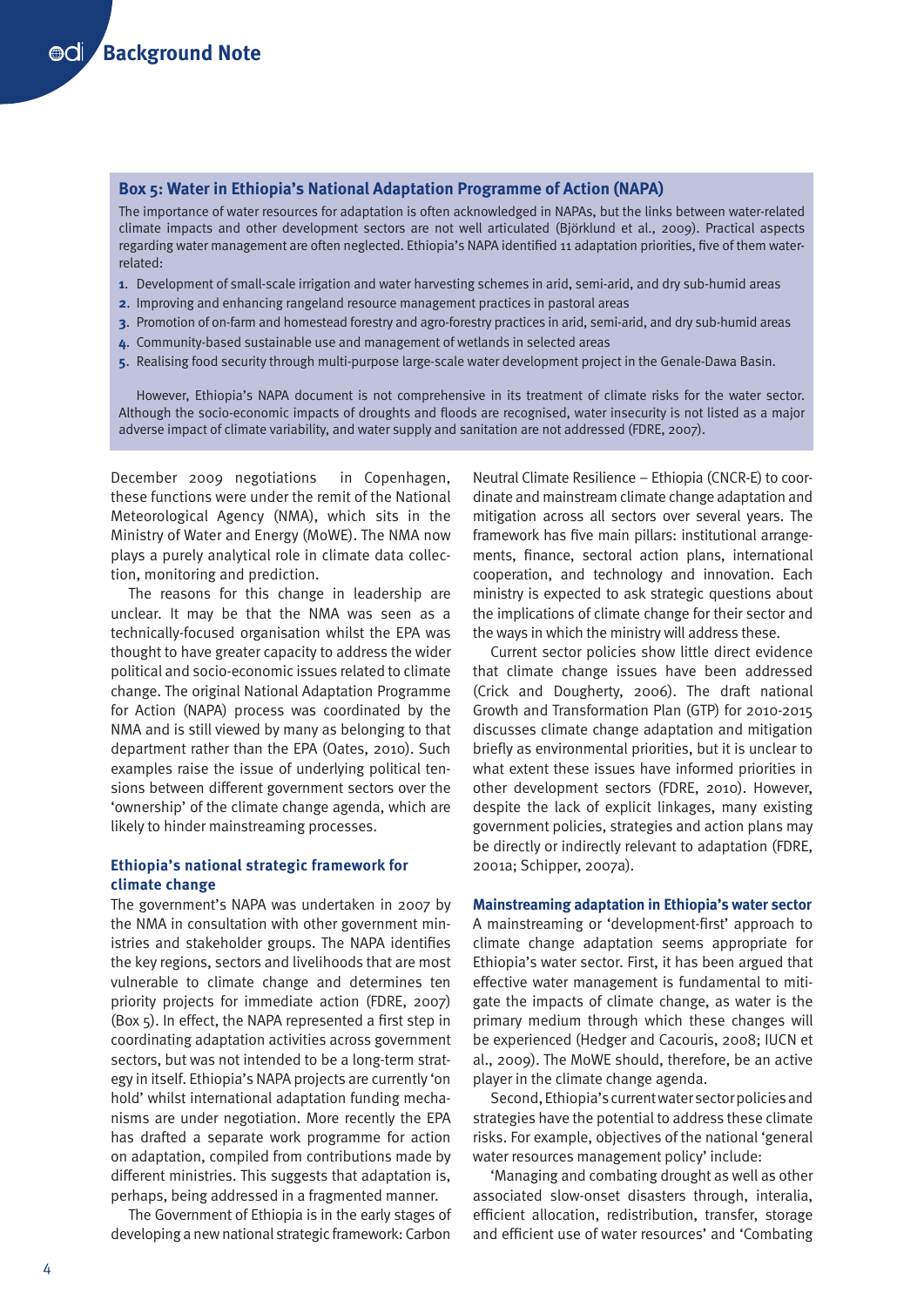and regulating floods through sustainable mitigation, prevention, rehabilitation and other practical measures' (FDRE, 2001b: 5).

Third, Ethiopia's water sector is still relatively underdeveloped, which can be seen as both a cause and effect of vulnerability to climate variability and change (World Bank, 2006; Hedger and Cacouris, 2008). There are many opportunities to reduce vulnerability simply by investing in the development of infrastructure and institutions for water management (Hedger and Cacouris, 2008; IUCN et al., 2009).

Lastly, there is a need to tackle the underlying socioeconomic causes of vulnerability to water-related climate hazards and to 'climate proof' developments to cope with current climate variability, regardless of future change (Schipper, 2007b).

In Ethiopia there are initial signs of progress in addressing climate risks and adapting to climate change in the water sector. The MoWE is in the preliminary stages of developing a sector strategy to mainstream adaptation and mitigation into its projects and programmes. There has also been a shift towards an integrated approach to water management, which could help to incorporate adaptation needs into development planning (see Nicol and Kaur, 2009). More generally, there is a relatively high level of awareness of, and interest in, climate change issues within the Ethiopian government as a result of the Prime Minister's involvement in international negotiations as the African Union's representative.

There are, however, several factors that hinder the mainstreaming process. Whilst historic climatic trends inform Ethiopia's water sector strategies and programmes to some extent, future climate projections and socio-economic scenarios are rarely incorporated into these designs (Oates, 2010; Conway and Schipper, 2011). These observations are supported by research conducted by Tearfund which found that in most developing countries 'climate risk considerations are not being factored into water sectoral planning and implementation in a systematic way' and that 'institutional structures ... are currently inadequate' (Hedger and Cacouris, 2008: 4).

Communication mechanisms between ministries with a stake in water resource management seem fairly underdeveloped and institutions for effective water governance are relatively weak (Oates, 2010; Tafesse, 2009). These capacity constraints make it difficult to coordinate and implement water sector development activities or initiate adaptation mainstreaming. Like many other African countries, Ethiopia has recognised that it is likely to need additional external financial and technical assistance to tackle climate change effectively (Brown and Bird, 2009).

Table 1 overleaf draws on the available literature on adapting to climate change in the water sector to identify the possible characteristics of 'effective mainstreaming' and summarises Ethiopia's progress and key challenges to date in meeting these requirements.

#### **Institutional challenges**

Climate change is a difficult issue for national governments to tackle, given the cross-sectoral nature of the problem. To integrate climate change adaptation in a sustainable development agenda a government must involve all sectors and ministries, while considering private, public and/or international stakeholder interests. This requires good communication, cooperation and coordination between different stakeholder groups and compromises between numerous and sometimes conflicting objectives. At the same time, there is no obvious lead agency or 'home' for climate change within existing government institutions (Schipper, 2007a).

#### **Why not water?**

It is reasonable to argue that water resources and their management are central to climate change adaptation and should be a focus of the mainstreaming process. Furthermore, 'the systemic nature of water' (IUCN et al., 2009: 12) means decision-makers need to think (and act) beyond traditional sectoral boundaries. Ethiopia's CNCR-E framework could provide opportunities to address water management in such an integrated manner, but research suggests that Ethiopia's water sector is not the focal point for national adaptation efforts and is unlikely to be in the near future (Oates, 2010).

# **Environment or development?**

The recent designation of the Environmental Protection Authority (EPA) as Ethiopia's lead agency for climate change is perhaps best explained by the fact that climate change in Ethiopia is characterised as an environmental issue, particularly by donor organisations (Schipper, 2007b). Yet reducing climate change to an 'environmental' issue is problematic if the broader development implications of climate risks are not fully recognised. There is a danger that climate change will become an 'additional component' to development programmes, failing to integrate into on-going development processes.

Ethiopia's population, however, is highly dependent on the agricultural sector for employment and livelihoods and the sector is, therefore, a priority for both development and adaptation efforts, with a particular focus on food security and disaster risk reduction (FDRE, 2007, 2010). Certainly the Ministry of Agriculture and Rural Development (MoARD) has engaged with climate change issues (Oates, 2010).

This would suggest that adaptation should be addressed through existing food security and dis-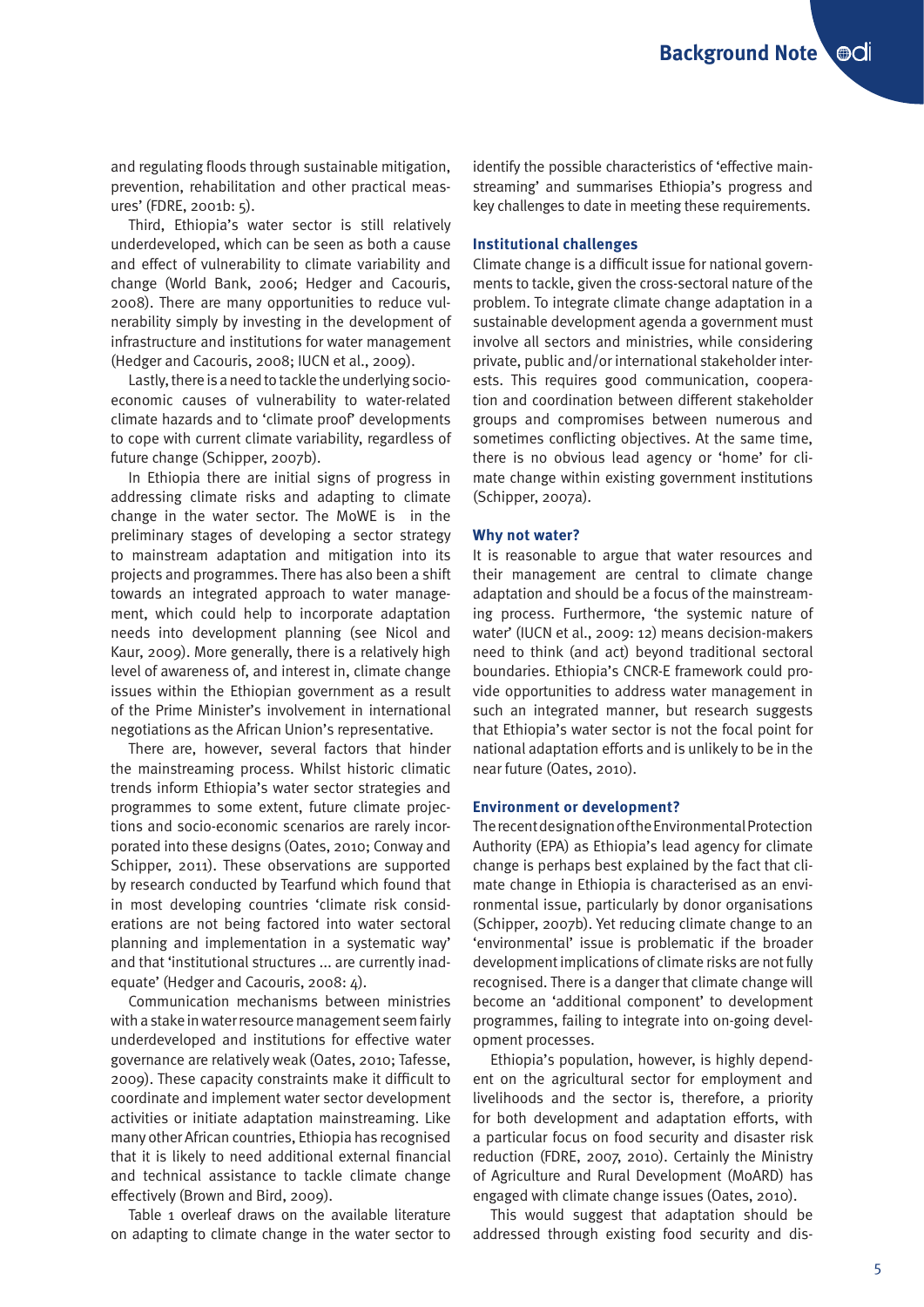## **Table 1: Mainstreaming adaptation effectively in the water sector**

| <b>Strategic level requirements</b>                                                                                                                                                                                    | Progress and challenges for Ethiopia (challenges are italicised)                                                                                                                                                                                                                                                                                                                                                                                                                                               |
|------------------------------------------------------------------------------------------------------------------------------------------------------------------------------------------------------------------------|----------------------------------------------------------------------------------------------------------------------------------------------------------------------------------------------------------------------------------------------------------------------------------------------------------------------------------------------------------------------------------------------------------------------------------------------------------------------------------------------------------------|
| Clearly defined institutional responsibilities                                                                                                                                                                         | • A lead national authority has been designated<br>• The Ministry of Water and Energy (MoWE) is responsible for developing<br>water sector strategy for mainstreaming                                                                                                                                                                                                                                                                                                                                          |
| Effective communication and coordination (C&C)<br>• e.g. lower administrative levels are regularly informed about decisions<br>made in central government<br>• e.g. key stakeholders participate in planning processes | • C&C should improve with the new Carbon Neutral Climate Resilience -<br>Ethiopia (CNCR-E) national strategy<br>• Key ministries and stakeholders were involved in the National Adaptation<br>Programme of Action process<br>• Fora have been set up to bring together stakeholders from government,<br>civil society, non-governmental organisations and the private sector<br>• However, communication and coordination mechanisms between<br>ministries with a stake in water management are underdeveloped |
| An inter-sectoral approach to water management (IWRM)<br>• e.g. IWRM framework guides river basin development                                                                                                          | • Attempts are being made to adopt an IWRM approach, e.g. River Basin<br><b>Master Plans</b><br>• Not all elements of water management are under the control of the MoWE<br>and different aspects of water management tend to be treated as separate<br>issues. e.g. small-scale irrigation development falls under the remit of<br>Ministry of Agriculture and Rural Development whilst large-scale irrigation<br>and Water supply and Sanitary Health (WASH) are under the MoWE                              |
| Flexible and adaptable decision-making processes<br>• e.g. project managers have the ability to address and incorporate changes<br>as they occur                                                                       | • River Basin Master Plans are not regularly updated<br>• Engagement with climate change issues has been slow in the water sector<br>and planning for adaptation appears to be fairly 'top-down' at present                                                                                                                                                                                                                                                                                                    |
| Awareness and understanding of climate change issues<br>• e.g. knowledge of the socio-economic risks that climate change poses<br>for the water sector                                                                 | • Awareness is fairly good at high levels of government due to the Prime<br>Minister's heavy involvement in UN Framework Convention on Climate<br>Change negotiations, although there is limited detailed understanding<br>of risks and uncertainty<br>• Awareness and understanding are often poorer at lower administrative<br>levels                                                                                                                                                                        |
| Capacity<br>· e.g. staff able to address climate change in every-day work                                                                                                                                              | • There is a need for carefully designed and targeted capacity support that<br>fits the needs of existing delivery systems                                                                                                                                                                                                                                                                                                                                                                                     |
| <b>Operational level requirements</b>                                                                                                                                                                                  | <b>Progress and challenges for Ethiopia</b>                                                                                                                                                                                                                                                                                                                                                                                                                                                                    |
| Effective management of water supply and demand<br>• e.g. evaluate water storage options<br>• e.g. research/use appropriate irrigation technologies                                                                    | . Relevant research is being conducted by some non-governmental<br>institutions<br>• Institutions and infrastructure for water management are under-<br>developed<br>• Demand is increasing, with increasing incidences of 'economic' water<br>scarcity                                                                                                                                                                                                                                                        |
| Improved hydrological monitoring and forecasting<br>• e.g. flood early warning systems                                                                                                                                 | • There is a general need to build capacity of the National Meteorological<br>Agency and other relevant institutions through the design of effective<br>inputs                                                                                                                                                                                                                                                                                                                                                 |
| Incorporation of climate risks into planning processes<br>• e.g. climate trends or scenarios considered in project design<br>• e.g. project impacts on local coping capacities assessed                                | • Historic climate trends are considered in project design and planning, but<br>the impacts of future climate variability and change are not addressed on<br>a reaular basis<br>• Underlying social causes of vulnerability are not always recognised                                                                                                                                                                                                                                                          |

Source: Summarised from Oates (2010).

aster risk reduction (DRR) frameworks, which guide mainstream development activities, rather than as a separate strategy (Schipper, 2007a).

The literature identifies conceptual overlaps between DRR, climate change adaptation and development, highlighting the need for integrated policy responses, as Schipper and Pelling (2006) pointed out: 'National disaster risk management institutions and frameworks are well placed to provide a structure for climate change adaptation work.'

However, there are many issues to be resolved if the DRR, development and climate change agendas are to be merged (Schipper and Pelling, 2006). For example,

DRR in Ethiopia has tended to focus on short-term ex-post 'disaster relief', while climate change is a longterm problem requiring ex-ante intervention (Conway and Schipper, 2011). In fact there is a general need in sub-Saharan Africa for a conceptual shift to think of vulnerability in socio-economic (rather than bio-physical) terms in order to develop effective strategies for longterm livelihood security (Schipper, 2007b).

There are some signs of change. Ethiopia's Food Security Strategy states the need to address 'the root causes of food insecurity' which includes 'building the resource base of chronic food deficit households' (FDRE, 2002: 7). Social protection initiatives such as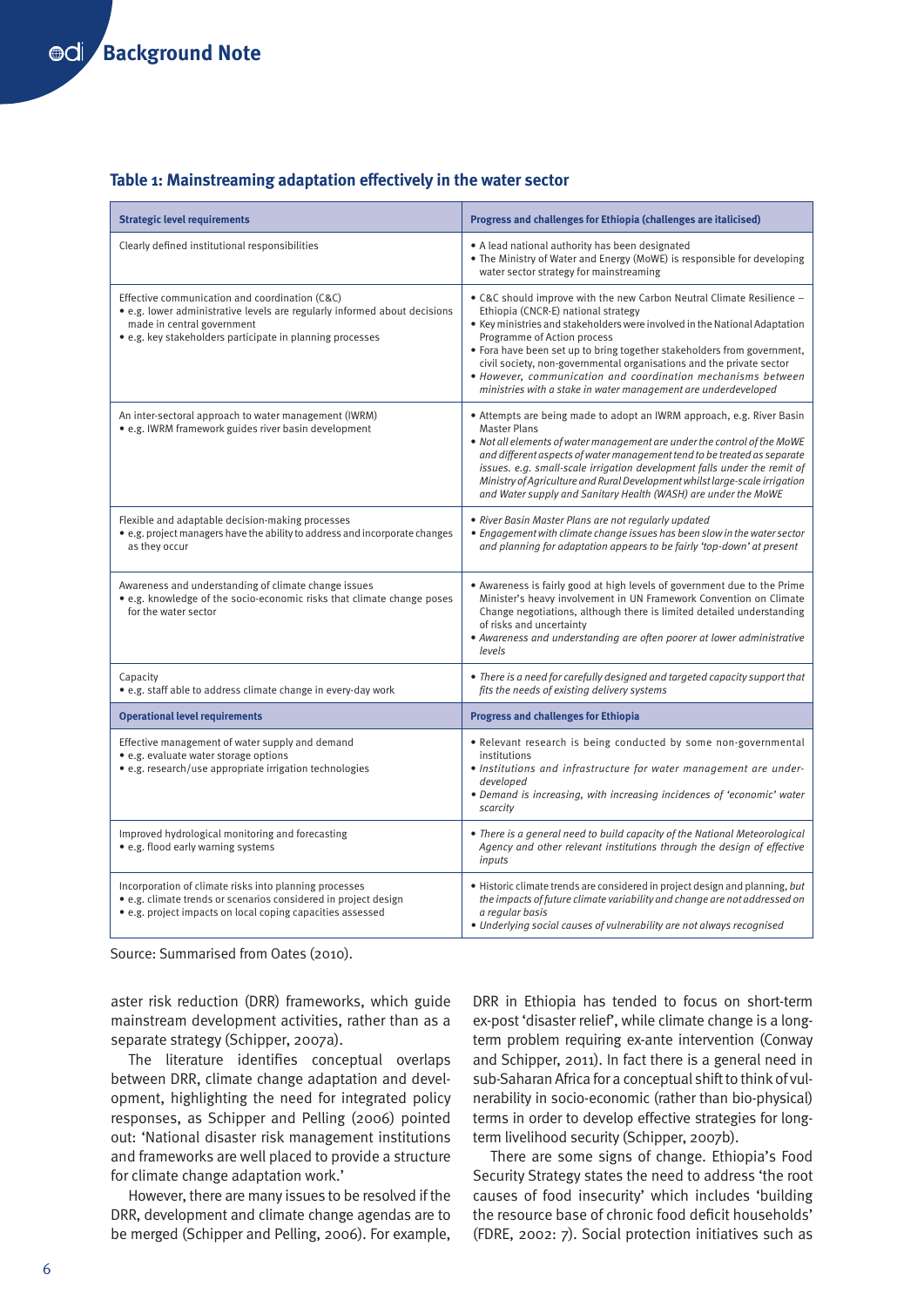Ethiopia's Productive Safety Net Programme (PSNP) also tackle underlying causes of vulnerability and are potential entry points for mainstreaming adaptation to climate change over the long term (Conway and Schipper, 2011).

However, it is unclear whether subsuming the climate change agenda under DRR or food security at this stage would be wise. In Ethiopia's case it remains to be seen whether the new CNCR-E programme will be an effective means to coordinate the mainstreaming process across government.

# **Conclusion**

This Background Note has highlighted challenges and opportunities in mainstreaming climate change adaptation in development policy and practice. Although the focus is on Ethiopia's water sector, several issues are of broader relevance.

#### **Mainstreaming in theory and in practice**

- **1**. Mainstreaming is a relatively simple concept, but is often poorly defined and, therefore, difficult to implement. The development of appropriate indicators for monitoring progress and performance could help to provide a solid basis for action and accountability, and is a necessary precondition for the effective use of climate finance. However, this will be particularly challenging in the context of adaptation, where indicators and activities are highly context-specific.
- **2**. Climate finance is intended to be 'new' and 'additional' to existing development aid budgets to ensure that developing countries receive the assistance they need to respond to climate change. However, this could create incentives to address adaptation as an 'additional' environmental component in development programmes. Mainstreaming should mean that climate change issues influence core development activities and are accounted for in routine sector planning and budgeting activities.
- **3**. In many countries climate change adaptation and poverty reduction remain separate strategies and there is a danger that adaptation is being

addressed in a fragmented manner. There is a need to build on existing initiatives such as the NAPAs and national (and sectoral) development plans, and to consolidate donor and government efforts, rather than creating new projects or programmes.

#### **Adaptation in Africa's water sector**

- **4**. Many sub-Saharan African countries are highly vulnerable to climate change, but there is uncertainty as to how the water sector will be affected. Decision-making making processes, therefore, need to be flexible to incorporate new information, react to changing circumstances and learn from experience.
- **5**. Responsibilities for water resource management and development are often split across government ministries. Coupled with poor coordination and communication, this can mean that the water sector lacks influence over other sectors (such as agriculture), making it difficult to address climate change in an holistic manner.
- **6**. The integrated water resources management (IWRM) approach could be a useful tool to mainstream climate change considerations into water sector development and planning. However, IWRM is itself ambitious and needs to be adapted to suit individual country needs.
- **7**. Finally, the capacity constraints faced by the water sector need to be addressed if countries such as Ethiopia are to mainstream climate change adaptation effectively over the long term. The provision of external (and adequate) financial assistance and carefully designed technical support will be a key determinant of success.

Written by Naomi Oates, Junior Research Consultant, ODI (naomi.oates@ntlworld.com), Professor Declan Conway, School of International Development, University of East Anglia (www.uea. ac.uk/dev/People/Academic/conway) and Roger Calow, Head of ODI's Water Policy Programme (r.calow@odi.org.uk).

#### **References**

- Access Capital (2010) *The Ethiopia Macroeconomic Handbook 2010*. Addis Ababa: Access Capital SC (www.accesscapitalsc.com).
- Björklund, G., Tropp, H., Morrison, A., Hudson, A. (2009) 'Water adaptation in national adaptation programmes for action: freshwater in climate adaptation planning and climate adaptation in freshwater planning'. Dialogue Paper. Paris: United Nations World Water Assessment Programme, UNESCO.
- Boko, M., Niang, I., Nyong, A., Vogel, C., Githeko, A., Medany, M., Osman-Elasha, B., Tabo, R., Yanda, P. (2007) 'Chapter 9: Africa'

in M.L. Parry, O.F. Canziani, J.P. Palutikof, P.J. van der Linden, C.E. Hanson (eds), *Climate Change 2007: Impacts, Adaptation and Vulnerability*. Contribution of Working Group II to the Fourth Assessment Report of the Intergovernmental Panel on Climate Change. Cambridge: Cambridge University Press.

- Brown, J., Bird, N. (2009) 'Financing Climate Change to Support Mitigation and Adaptation Actions in Africa: Key Issues and Options for Policies in Negotiations'. Report. London: ODI.
- Conway, D., Schipper, L., Yesuf, M., Kassie, M., Persechino,